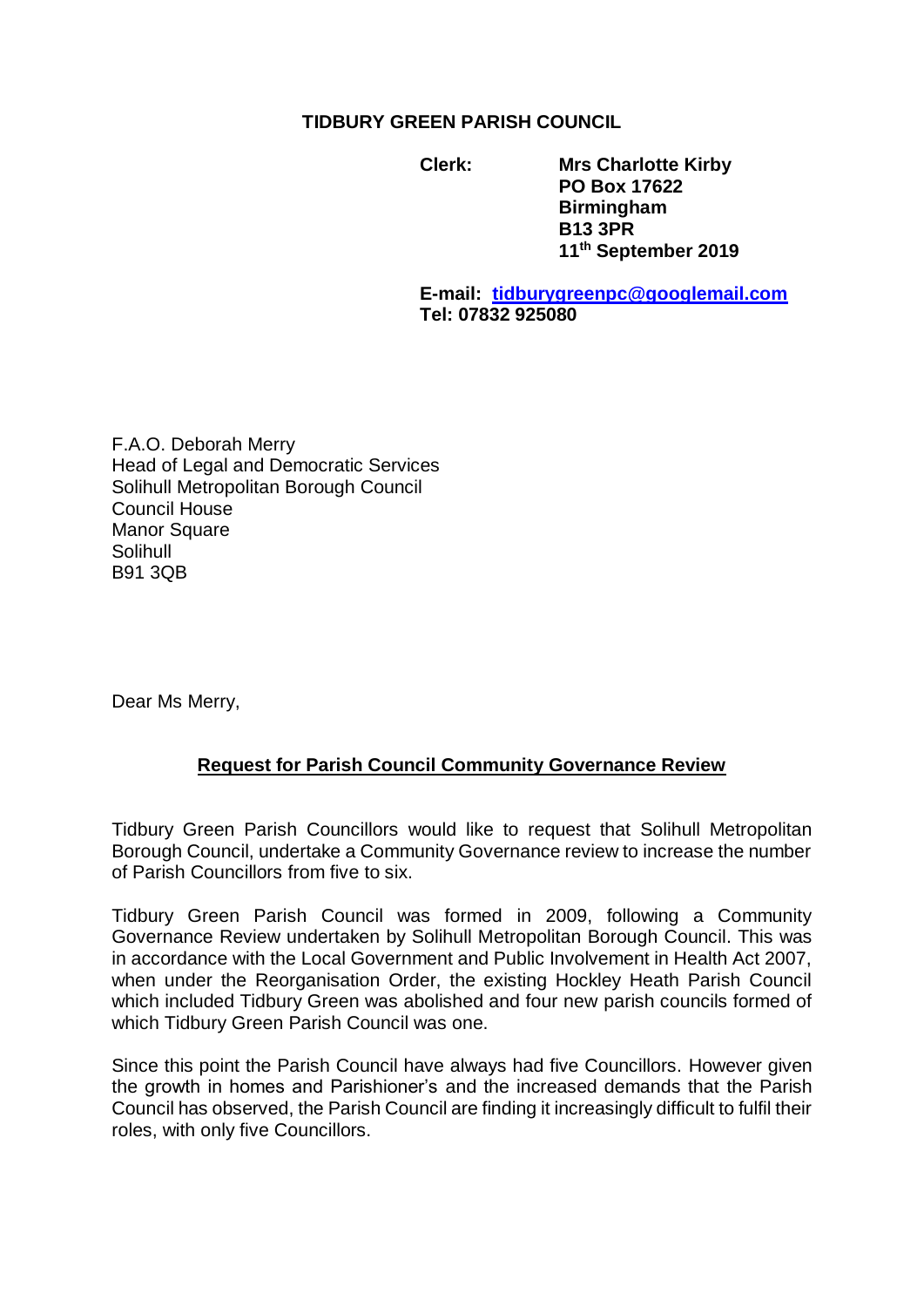Please see below specific reasons why we are requesting that the number of Parish Councillors are increased from five to six.

- The Population of Tidbury Green has grown over recent years and the demographics of the area are also changing. This is predominately due to the two existing developments (Tidbury Heights and Regency Fields), which will result in the number of homes increasing by over 100%, compared to recent years. Five Councillors is no longer felt sufficient to deal with this significant increase.
- More homes and increased Parishioners inevitably results in increased workloads for the Parish Council. With the new homes already developed in the area, we have already observed increases in workloads, in the form of additional queries, increased planning applications, greater communication commitments, just to mention a few. There are still a significant number of homes which will be developed in Tidbury Green, so workloads are only going to grow in the near future.
- The Parish Council needs to increase its numbers to allow the workload to be spread over a larger base and to ensure that councillors have the time to effectively respond to the issues and concerns of the community that they represent.
- Existing Councillors all work full time and it is becoming increasingly difficult to arrange Parish Council meetings, whereby a sufficient number of councillors will be available to attend, in order to achieve a quorum. Over the last several months no meeting has taken place on the original date that it was scheduled, as we have been unable to reach the required level of available Councillors to attend, in order to achieve a quorum. Consequently meetings have had to be delayed and alternative arrangements have had to be made. This takes time and puts further pressures on the existing resource and makes it difficult for the Parish Council to plan and operate efficiently.

Based on the 2018/19 Register data, supplied by Solihull Metropolitan Borough Council, the electorate was 880 and due to development we know that this number has and will continue to grow.

Referring to the Communities and local Government - The Government Boundary Commission Guidance on Local Community Governance Review it states that "The 1972 Act, as amended, specifies that each Parish Council must have at least five councillors and there is no maximum number". It goes on to state that "Research by the Aston Business School Parish and Town Councils in England (HMSO, 1992), found that the typical Parish Council representing less than 500 people had between five and eight councillors and those between 501 and 2,500 had six to 12 councillors.